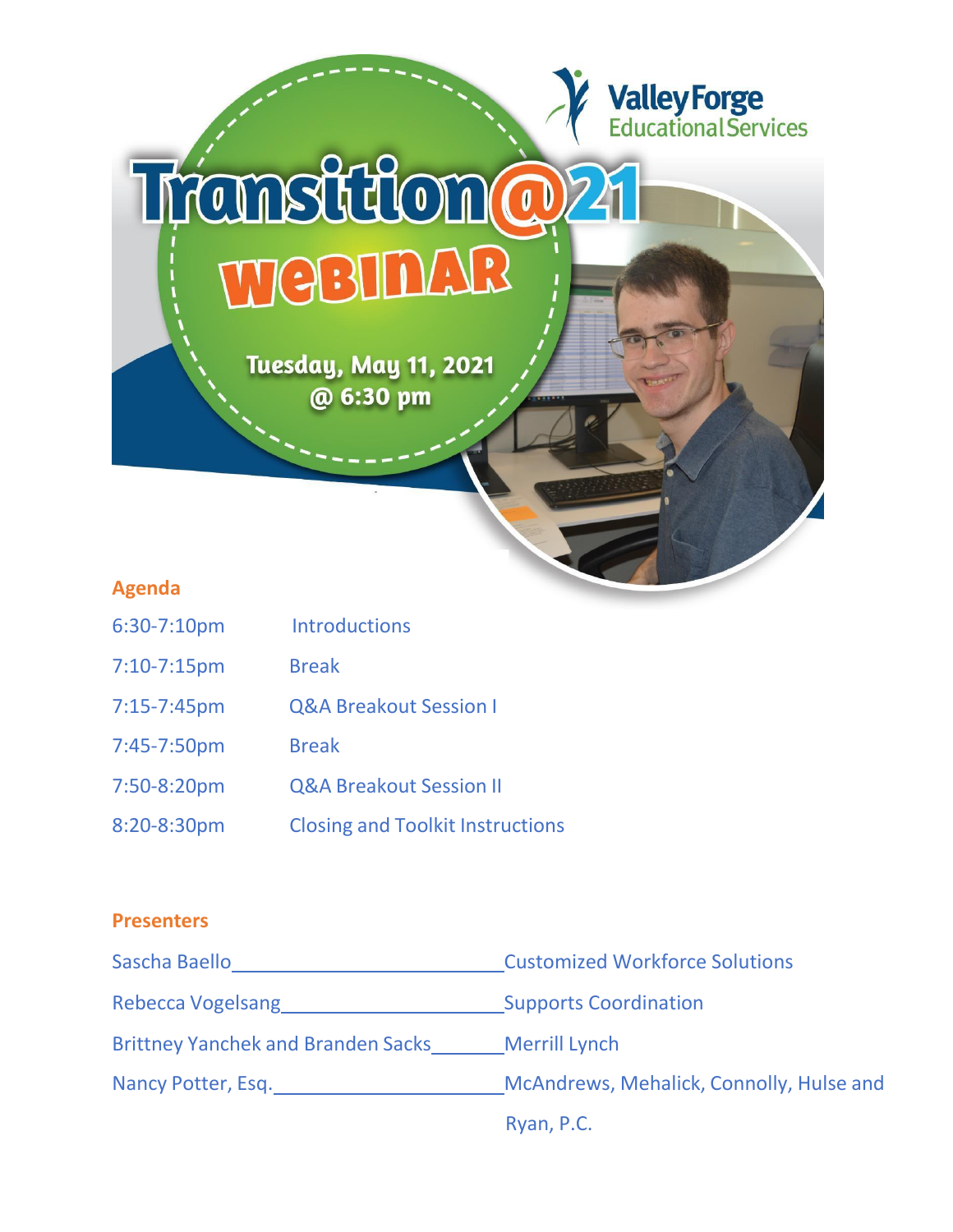*A. Sascha Baello [albaello@vfes.net](mailto:albaello@vfes.net) 484.320.3241*



Sascha is the Director of Adult and Recreation Services at Valley Forge Educational Services. Prior to joining the team at VFES, Sascha served as a Long-Term Substitute School Counselor at The Vanguard School. She has also held positions as a Supports Coordinator at The Arc Alliance and the County of Montgomery. She earned her B.A. in Psychology and M.Ed. in Counseling Psychology from West Chester University. In May 2017, Sascha completed her Post-Master's Certificate in Applied Behavior Analysis at Eastern University.

#### *Rebecca Vogelsang [rebecca.vogelsang@rhd.org](mailto:rebecca.vogelsang@rhd.org) 610.960.2568*



Rebecca has 16 years of supports coordination experience which includes several years of processing intakes for intellectual disability services in Montgomery County, PA. Rebecca has attended several seminars regarding the past and present history of institutionalization, which has impacted how she advocates for people's individual choices and quality of life. It's important that everyone knows their choices, and what's available for their needs.

Rebecca graduated from Albright College with an undergrad in Psychology. Growing up she had a cousin with cerebral palsy. In her free time, she loves cooking, shopping and outdoor activities.

# *Branden R. Sacks, ChSNC™,CFP®, CRPC® Chartered Special Needs Consultant™ [branden.sacks@ml.com](mailto:branden.sacks@ml.com)*

*610.687.7903*



Branden is a Wealth Management Advisor with GSL & Associates. He joined Merrill Lynch Wealth Management in 2011. Branden oversees special needs planning for the team, working with special needs families to help them coordinate the appropriate supports and services for their loved one into their estate and retirement planning goals. This includes the coordination of care, benefits planning, funding options, corporate trustee selection, employment and independent living.

He holds the following designations: CERTIFIED FINANCIAL PLANNER™® certification, awarded by the Certified Financial Planner Board of Standards, Inc; the Chartered Retirement Planning

Counselor℠ (CRPC®); and the Chartered Special Needs Consultant® (ChSNC®).

After graduating from The Hill School, Branden earned dual bachelor's degrees in International Business and Spanish at Virginia Tech. Branden is involved with various charities and nonprofits that focus on helping adults and children with disabilities. He and his wife, Amy, live in Malvern, Pennsylvania, with their four children, Marilyn, Andrew, Elizabeth, and Evelyn.